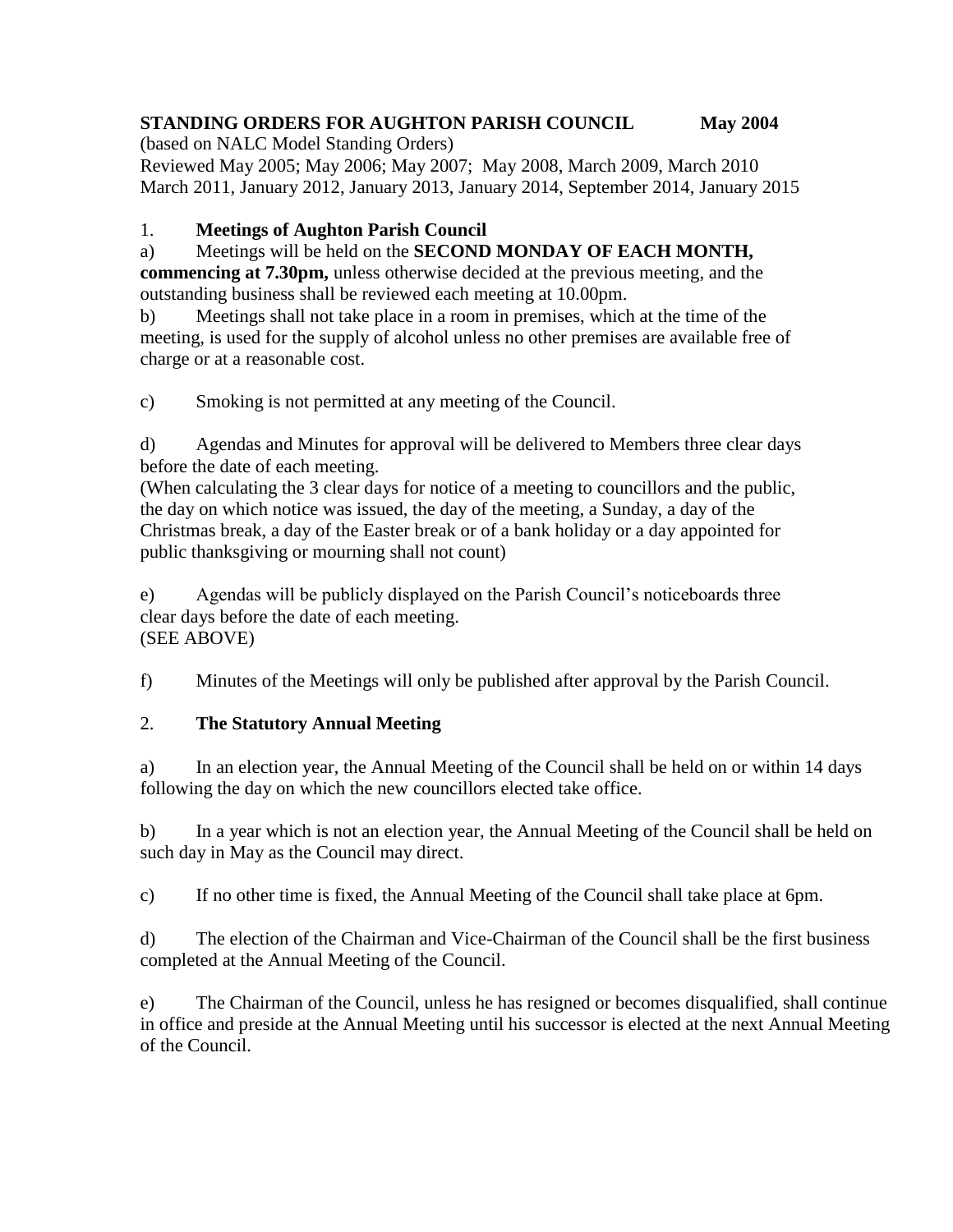f) The Vice-Chairman of the Council, if any, unless he resigns or becomes disqualified, shall hold office until immediately after the election of the Chairman of the Council at the next Annual Meeting of the Council.

g) In an election year, if the current Chairman of the Council has not been re-elected as a member of the Council, he shall preside at the meeting until a successor Chairman of the Council has been elected. The current Chairman of the Council shall not have an original vote in respect of the election of the new Chairman of the Council but must give a casting vote in the case of an equality of votes.

h) In an election year, if the current Chairman of the Council has been re-elected as a member of the Council, he shall preside at the meeting until a new Chairman of the Council has been elected. He may exercise an original vote in respect of the election of the new Chairman of the Council and must give a casting vote in the case of an equality of votes.

## 3. **Other Statutory Meetings**

a) In addition to the Statutory Annual Meeting of the Council, at least three other statutory meetings shall be held in each year. These will be held on the SECOND MONDAY of February, September and December.

## 4. **Chairman of the Meeting**

a) If present, the Chairman of the Parish Council shall preside. In the absence of the Chairman, the Vice-Chairman shall preside. In the absence of both Chairman and Vice-Chairman, the members present shall as the first item of business elect from their number an Acting Chairman for that meeting who shall exercise all the powers and duties of the Chairman in relation to the conduct of the meeting.

## 5. **Proper Officer**

Where a statute, regulation or order confers function or duties on the proper officer of the Council, he shall be the Clerk or nominated officer.

The Council's Proper Officer shall do the following:

i) Sign and serve on councillors by delivery or post at their residence a summons confirming the time, date, venue and the agenda of a meeting of the council and a meeting of a committee at least 3 clear days before the meeting)

OR

Upon the Council having first resolved that service of summons on councillors confirming the time, date, venue and the agenda for a meeting by delivery or post at their residence at least 3 clear days before a meeting is not expedient electronically serve on councillors a summons confirming the time, date, venue and the agenda of a meeting of the council and a meeting of a committee at least 3 clear days before the meeting provided any such email contains the electronic signature and title of the Proper Officer.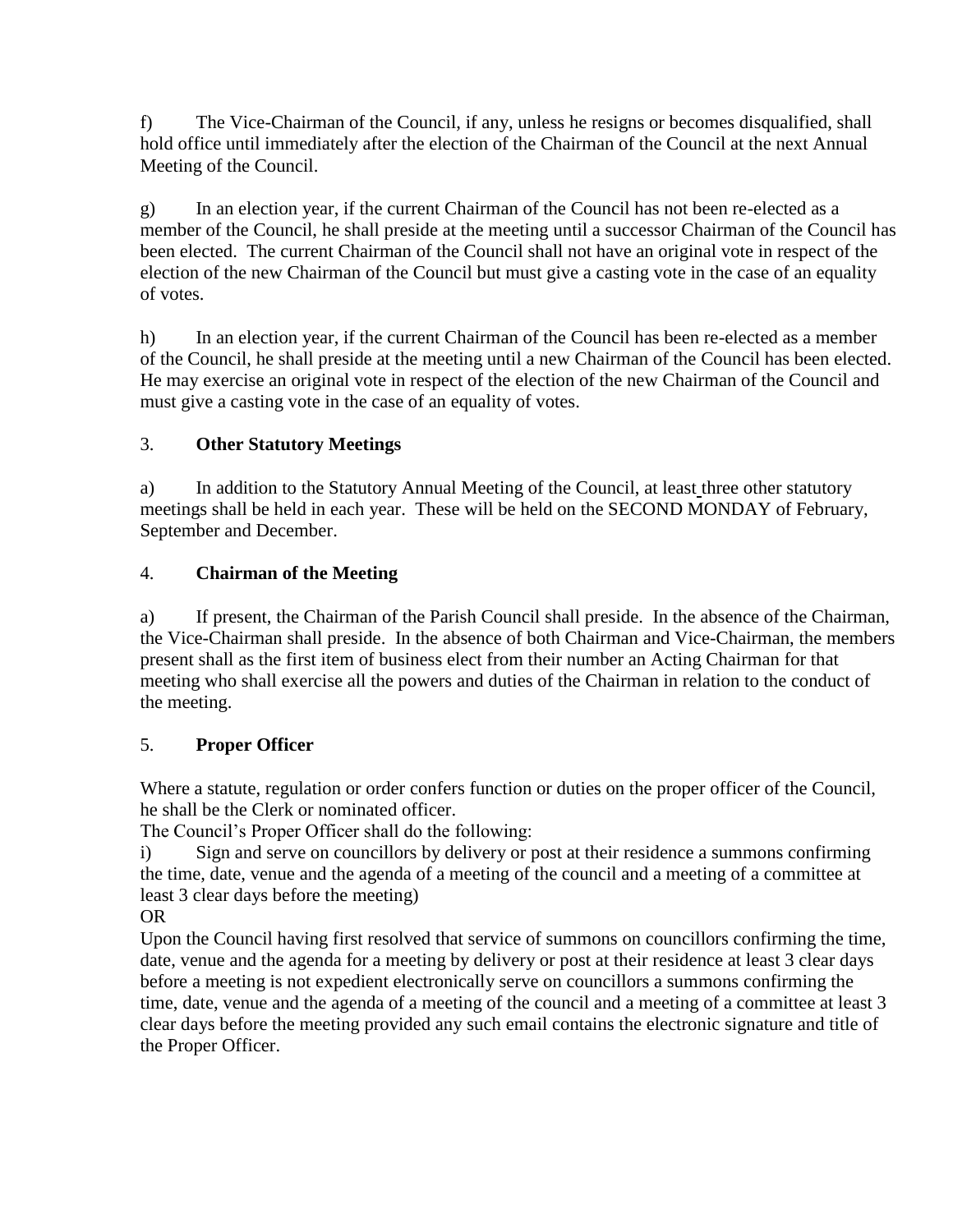ii) Give public notice of the time, date, venue and agenda at least 3 clear days before a meeting of the council or a meeting of a committee (provided that the public notice with agenda of an extraordinary meeting of the council convened by councillors is signed by them.

iii) Convene a meeting of full council for the election of a new Chairman of the Council, occasioned by a casual vacancy in his office, in accordance with Standing Order 5i or ii above.

iv) Make available for inspection the Minutes of Meetings over the previous 12 months.

v) Receive and retain copies of byelaws made by other local authorities.

vi) Receive and retain declarations of acceptance of office from councillors.

vii) Retain a copy of every councillor's register of interests and any changes to it and keep copies of the same available for inspection.

viii) Process all requests made under the Freedom of Information Act 2000 and Data Protection Act 1998, in accordance with and subject to the Council's procedures relating to the same.

ix) To consider written applications for the grant of Dispensations (under  $s31 \& s33$  of the Localism Act 2011).

## 6. **Quorum of the Council/Voting**

a) Three members or one-third of the total membership, whichever is the greater, shall constitute a quorum at meetings of the Council (Aughton Parish Council  $= 4$ ). If a quorum is not present or if during a meeting the number of councillors present (not counting those debarred by reason of a declared interest) falls below the required quorum, the meeting shall not come to any decision binding on the Council and the business will be transacted at the next meeting or on such other day as the Chairman may fix.

b) Decisions shall be taken by a majority of members present and voting. Voting shall normally be by show of hands or, if at least four members so request, by signed ballot. If a member so requires, the Clerk shall record the names of the members who voted on any question so as to show whether they voted for or against it. Such a request must be made before moving on to the next business.

c) Subject to (d) and (e) below, the Chairman may give an original vote on any matter put to the vote and in any case of an equality of votes may give a casting vote whether or not he gave an original vote.

d) If the person presiding at the Annual Meeting would have ceased to be a member of the Council but for the statutory provisions which preserve the membership of the Chairman and Vice-Chairman until the end of their term of office, he may not give an original vote in an election for Chairman.

e) The person presiding must give a casting vote whenever there is an equality of votes in an election for Chairman.

## 7. **Order of Business**

At each Annual Meeting of the Council the first business shall be:

a) to elect a Chairman of the Council.

b) to receive the Chairman's declaration of acceptance of office or, if not then received, to decide when it shall be received.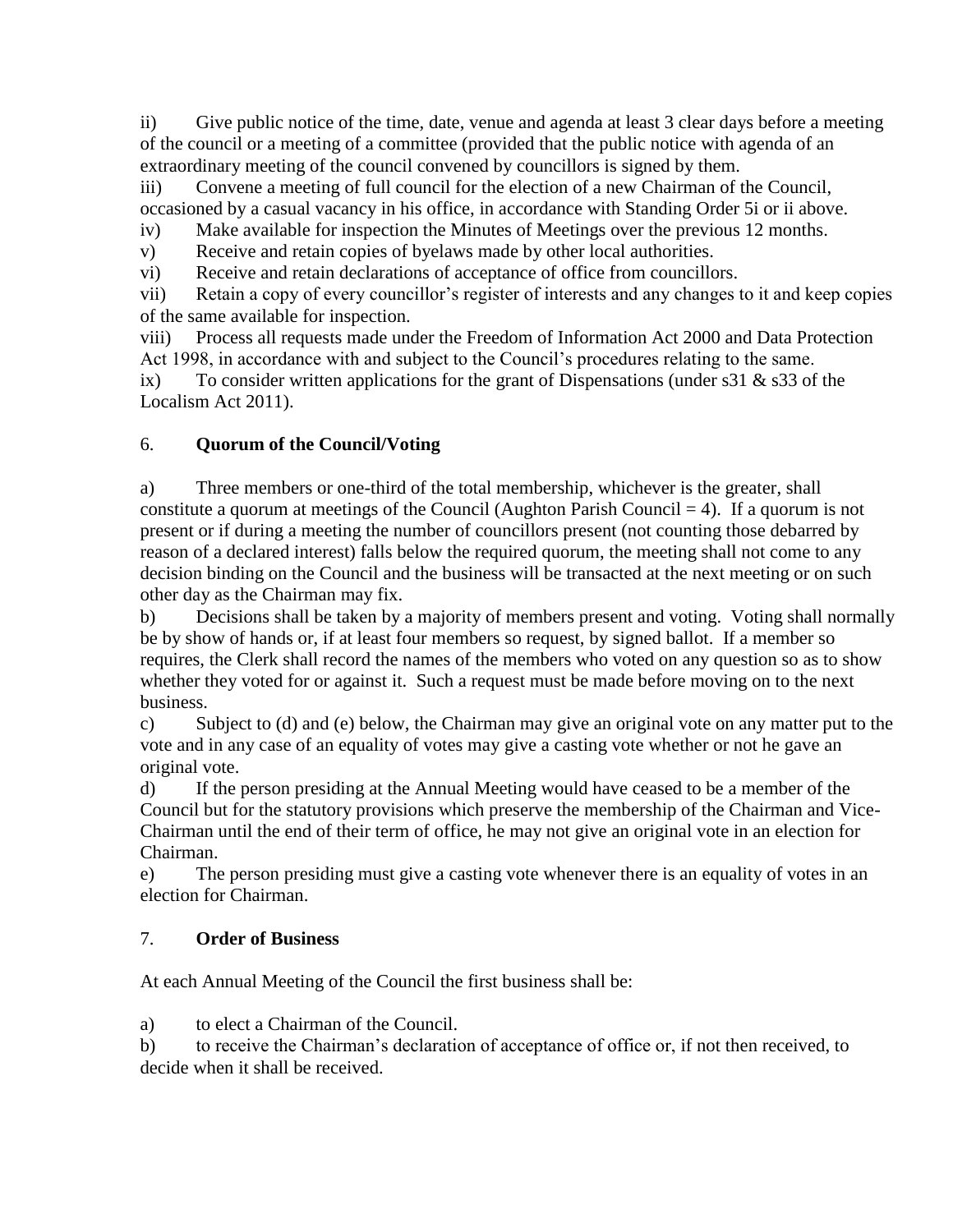c) to decide when any declarations of acceptance of office and written undertakings to observe the code of conduct adopted by the Council which have not been received as provided by law shall be received.

d) to elect a Vice-Chairman of the Council

e) to appoint representatives to outside bodies, committees and sub-committees.

f) at every meeting other than the Annual Parish Council Meeting, the first business shall be to appoint a Chairman if the Chairman and Vice-Chairman be absent and to receive such declarations of acceptance of office (if any) and undertaking to observe the Council's code of conduct as are required by law to be made or, if not then received, to decide when they shall be received.

g) after consideration, to approve the signature of the Minutes by the person presiding as a correct record.

h) to deal with business expressly required by statute to be done.

i) for Extra-Ordinary Meetings, the Notice of Meeting shall clearly state the proposed business of the Meeting and no other matters shall be discussed.

#### 8. **Urgent Business**

A motion to vary the order of business on the ground of urgency:

a) may be proposed by the Chairman or by any member and, if proposed by the Chairman, may be put to the vote without being seconded, and

b) shall be put to the vote without discussion.

#### 9. **Resolutions Moved on Notice**

a) Except as provided by these Standing Orders, no Resolution may be moved unless the business to which it relates has been put on the Agenda by the Clerk or the mover has given notice in writing of its terms and has delivered the notice to the Clerk at least **SEVEN** clear days before the next meeting of the Council.

b) Every Resolution shall be relevant to some subject over which the Council has power or duties, which affects its area.

c) The Clerk shall date every notice of resolution or recommendation when received by him, shall number each notice in the order in which it was received and shall enter it in a book which shall be open to the inspection of every member of the council.

d) The Clerk shall insert in the summons for every meeting all notices of motion or recommendation properly given in the order in which they have been received unless the member giving a notice of motion has stated in writing that he intends to move at some later meeting or that he withdraws it.

e) If a resolution or recommendation specified in the summons is not moved either by the member who gave notice of it or by any other member, it shall, unless postponed by the council, be treated as withdrawn and shall not be moved without fresh notice.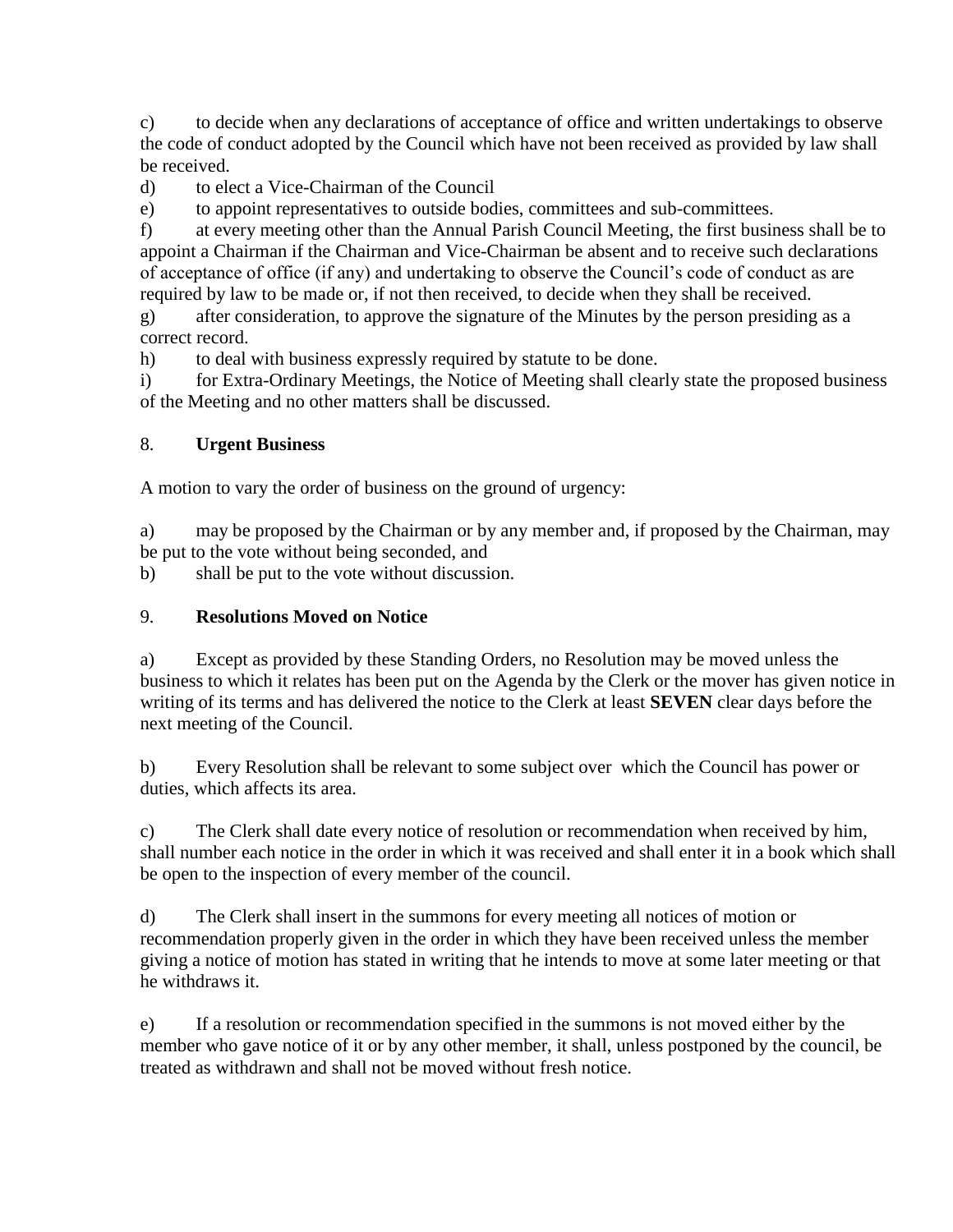f) If the subject matter of a resolution comes within the province of a committee of the council, it shall, upon being moved and seconded, stand referred without discussion to such committee or to such other committee as the council may determine for report, provided that the Chairman, if he considers it to be a matter of urgency, may allow it to be dealt with at the meeting at which it was moved.

#### 10. **Resolutions Moved Without Notice -**

- i) To appoint a Chairman of the meeting.
- ii) To exclude the press and public.
- iii) To approve the absences of councillors.
- iv) To approve the accuracy of the Minutes of the previous meeting.
- v) To correct an inaccuracy in the Minutes of the previous meeting.
- vi) To alter the order of business on the agenda for reasons of urgency or expedience.
- vii) To proceed to the next business on the agenda.
- viii) To close or adjourn the debate
- ix) To refer a matter to a committee
- x) To appoint a committee or any members thereof
- xi) To adopt a report
- xii) To authorize the sealing or execution of documents
- xiii) To amend a motion
- xiv) To give leave to withdraw a resolution or amendment
- xv) To extend the time limit for speeches
- xvi) To give the consent of the council where such consent is required by these standing orders
- xvii) To suspend any Standing Order except those which are mandatory by law
- xviii) To adjourn the meeting.
- xix) To silence or eject from the meeting a member named for misconduct.
- xx) To silence or exclude from the meeting a member of the public for disorderly conduct.

a) To suspend any Standing Order (except those which are compulsory as they are laid down in Acts of Parliament) in relation to any specific item of business.

b) A Resolution permanently to add, vary or revoke a Standing Order shall when proposed and seconded, stand adjourned without discussion to the next ordinary meeting of the Council.

#### 11. **Disorderly Conduct**

a) All members must observe the Code of Conduct which was adopted by the Council on 1 July 2012 under Resolution (Minutes June 2012, Para.9943) a copy of which is annexed to these Standing Orders.

b) No member shall at a meeting persistently disregard the ruling of the Chairman, wilfully obstruct business, or behave irregularly, offensively, improperly or in such a manner as to bring the Council into disrepute.

c) if, in the opinion of the Chairman, a member has broken the provisions of paragraph b above ot this Order, the Chairman shall express that opinion to the Council and thereafter any member may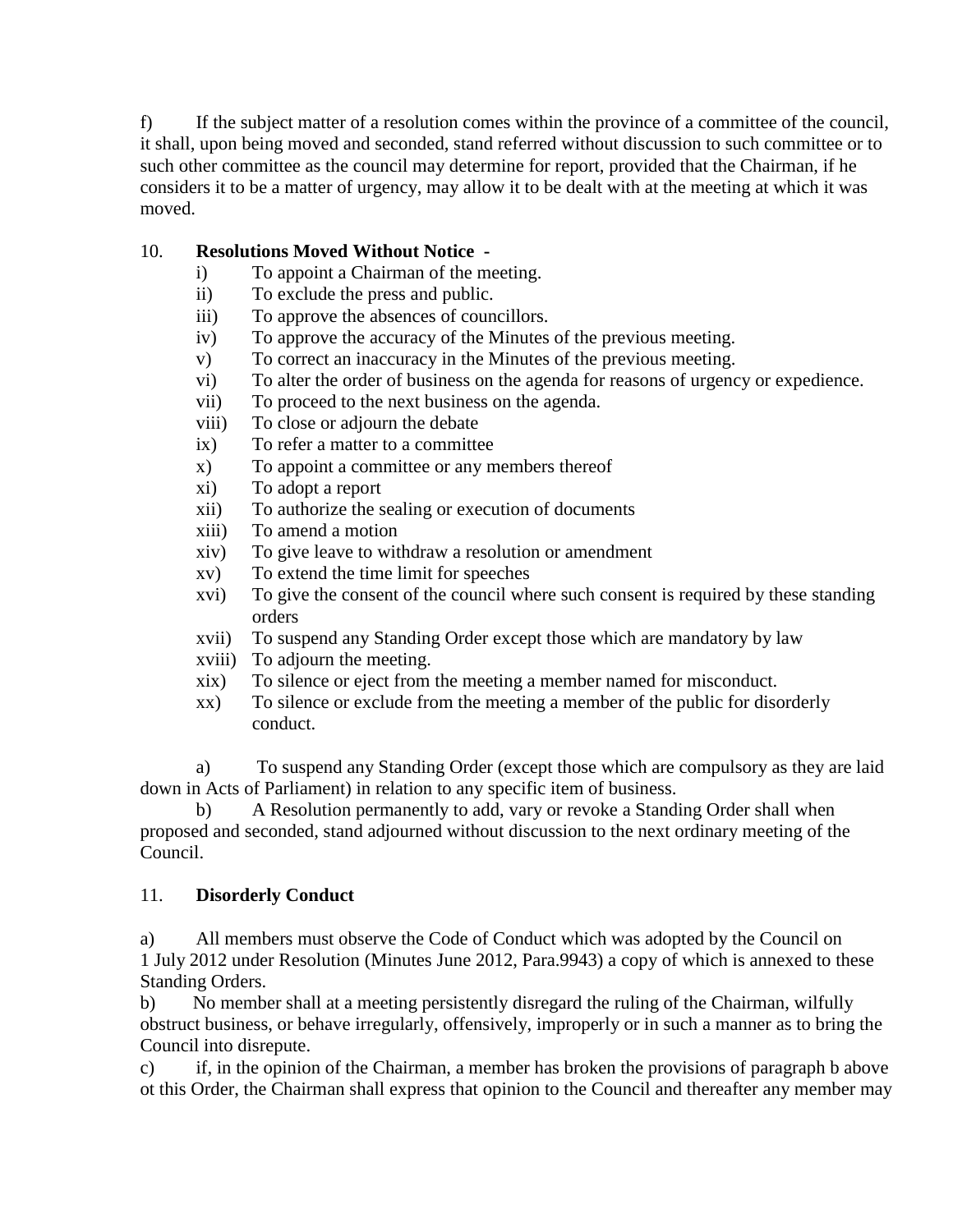move that the member named be no longer heard or that the member named should leave the meeting, and the motion, if seconded, shall be put forthwith and without discussion.

# 12. **Expenditure**

a) Orders for the payment of money shall be authorized by Resolution of the Council and signed by the Chairman, Vice-Chairman (or TWO members of the Council) plus the Clerk. In the unavoidable absence of the Clerk, delegated authority to be given to the Chairman and Vice-Chairman to authorize/approve the Internal Auditor as the third signatory.

b) The Council's financial regulations shall be reviewed once a year.

c) The Council's financial regulations may make provision for the authorization of the payment of money in exercise of any of the Council's functions to be delegated to a committee, subcommittee or to the Clerk.

## 13. **Code of Conduct/Interests**

All councillors shall observe the code of conduct adopted by the council.

All councillors are encouraged to undertake training in the code of conduct and to attend the training sessions arranged by West Lancashire Borough Council within a reasonable period of time of acceptance of office.

a) If a member has a Personal Interest as defined by the Code of Conduct adopted by the Council from 1 July 2012, then he shall declare such interest as soon as it becomes apparent, disclosing the existence and nature of that interest as required.

b) If a member who has declared a Personal Non-Pecuniary Interest then considers the interest to be Pecuniary, he must withdraw from the room or chamber during consideration of the item to which the interest relates unless he has been granted a Dispensation.

c) The Clerk is required to compile and hold a Register of Member's Interests and Dispensations, or a copy thereof, in accordance with agreement reached with the Monitoring Officer of the Responsible Authority and/or as required by statute.

d) If a candidate for any appointment under the Council is to his knowledge related to any member of or the holder of any office under the Council, he and the person to whom he is related shall disclose the relationship in writing to the Clerk. A candidate who fails so to do shall be disqualified for such appointment and, if appointed, may be dismissed without notice. The Clerk shall report to the Council any such disclosure. Where relationship to a member is disclosed, this Standing Order shall apply.

# 14. **Inspection of Documents**

a) All Minutes kept by the Council shall be open for the inspection of any member of the Council.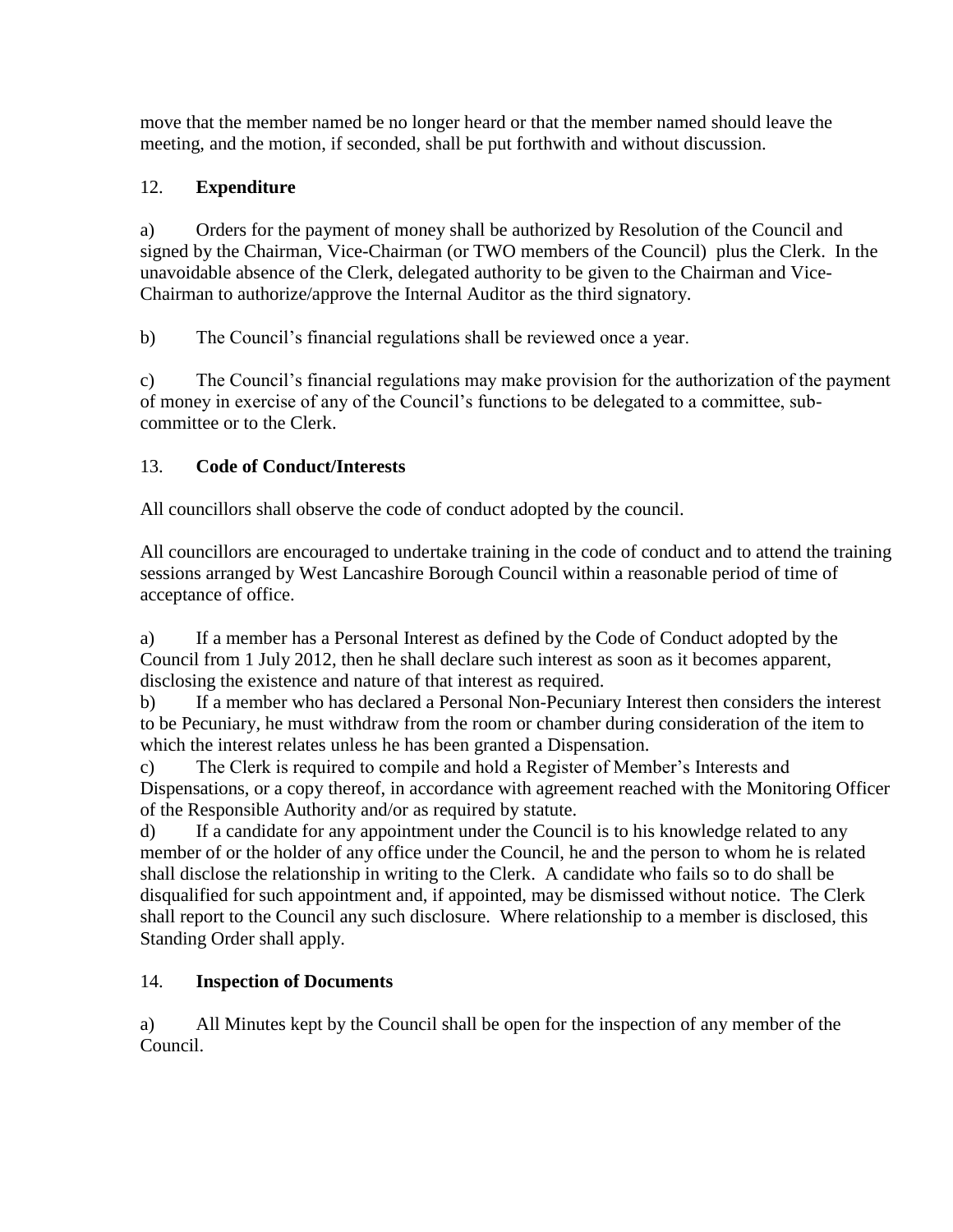b) No discussion of the draft minutes of a preceding meeting shall take place except in relation to their accuracy. A motion to correct an inaccuracy in the minutes shall be raised in accordance with Standing Order 10.

c) Minutes including any amendment to correct their accuracy, shall be confirmed by resolution and shall be signed by the Chairman of the meeting and stand as an accurate record of the meeting to which the minutes relate.

d) If the Chairman of the meeting does not consider the minutes to be an accurate record of the meeting to which they relate, he shall sign the minutes and include a paragraph in the following terms or to the same effect:

'The Chairman of this meeting does not believe that the minutes of the meeting

of………..held…….on …….. in respect of…….were a correct record but his view was not upheld by the majority of the ………. and the minutes are confirmed as an accurate record of the proceedings'

Upon a resolution which confirms the accuracy of the minutes of a meeting, any previous draft minutes or recordings of the meeting shall be destroyed.

## 15. **Execution and Sealing of Legal Deeds**

a) A legal deed shall not be executed on behalf of the Council unless the same has been authorized by a resolution.

b) In accordance with a resolution made under standing order 15(a) above any two members of the council may sign on behalf of the council, any deed required by law and the proper officer shall witness their signatures.

(the above is applicable to a council without a common seal)

## 16. **Admission of the Public and Press to Meetings**

a) The public and press shall be admitted to all meetings of the Council and its committees which may, however, temporarily exclude them in view of the ('Special/Confidential') nature of the business about to be transacted. At a convenient time, normally shortly after the opening of the meeting, the Chairman will adjourn the meeting to allow any members of the public who are resident in Aughton (or such other persons in the Chairman's absolute discretion) to address the meeting.

Meetings shall be open to the public unless their presence is prejudicial to the public interest by reason of the confidential nature of the business to be transacted or for other special reasons. The public's exclusion from part or all of a meeting shall be by a resolution which shall give reasons for the public's exclusion.

b) Subject to Standing Order 16(a) above, members of the public (as previously defined) are permitted to make representations, ask/answer questions and provide information in respect of any item of business included in the agenda or may be of interest/concern to the Parish of Aughton.

The period of time (which is at the Chairman's discretion) for public participation in accordance with Standing Order 16(a) above shall not exceed 30 minutes.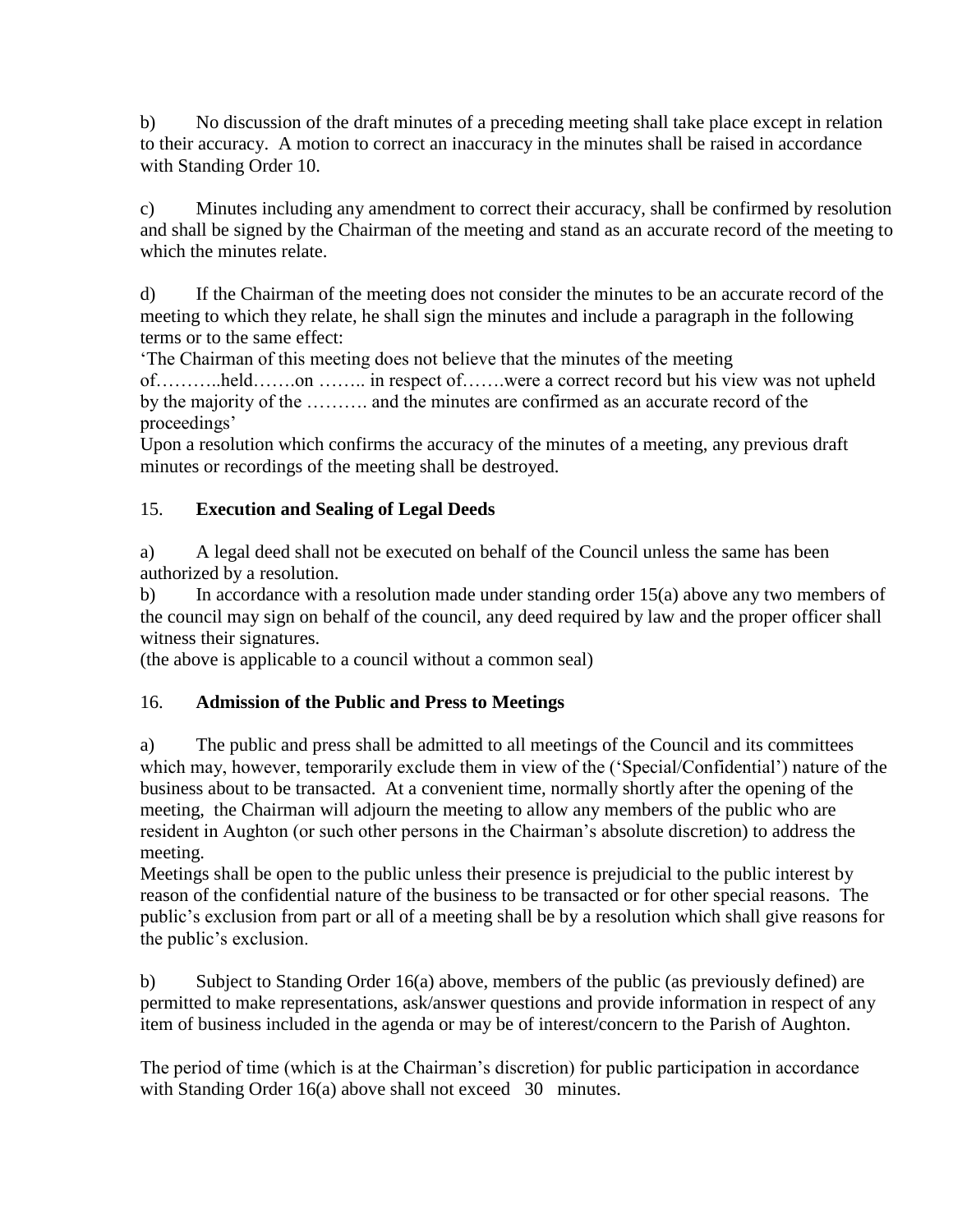Subject to Standing Order 16(a) and 16(b) above, each member of the public as defined is entitled to speak once if called upon to speak by the Chairman and shall not speak for more than 3 minutes on each item if so called.

In accordance with Standing Order 16(a) above, a question asked by a member of the public as defined during the public participation session at a meeting shall not require debate or an immediate response.

In accordance with Standing Order 16(a) above, the Chairman may direct that a response to a question posed by a member of the public be referred to a Councillor for an oral response or to the Clerk for a written or oral response.

A record of a public participation session at a meeting shall be included in the minutes of that meeting.

A person shall raise his hand when requesting to speak, give his name and address, and stand when speaking (except when a person has a disability or is likely to suffer discomfort). The Chairman may at any time permit an individual to be seated when speaking.

Any person speaking at a meeting shall address his comments to the Chairman.

Only one person is permitted to speak at a time. If more than one person wishes to speak, the Chairman shall direct the order of speaking.

Audio recording of proceedings of any council meeting shall be permitted by the Council. Anyone wishing to do this is requested to make their intentions clear to the Chairman before the start of the meeting.

Photographing or filming of the proceedings of a council meeting shall be permitted with the agreement of the Chairman. In the event of the Chairman wanting to prohibit the photographing, filming or audio recording of the proceedings, he/she should provide a reason for this to members of that meeting and seek their consent to the decision by means of a vote.

In the interests of the smooth running of meetings, mobile phones/devices must be switched off or 'silent' at meetings. Calls should not be made or answered during the meeting. The use of mobile phones/devices to send texts or emails, access Facebook, send tweets, take notes, open emails, access the internet etc should be done discreetly and with common sense and should not cause a disturbance to the smooth running of the meeting.

The Chairman has discretion to require that mobile phones/devices are not used if a disturbance to the smooth running of the meeting is caused.

In accordance with Standing Order 16(a) above, the press shall be provided reasonable facilities for the taking of their report of all or part of a meeting at which they are entitled to be present.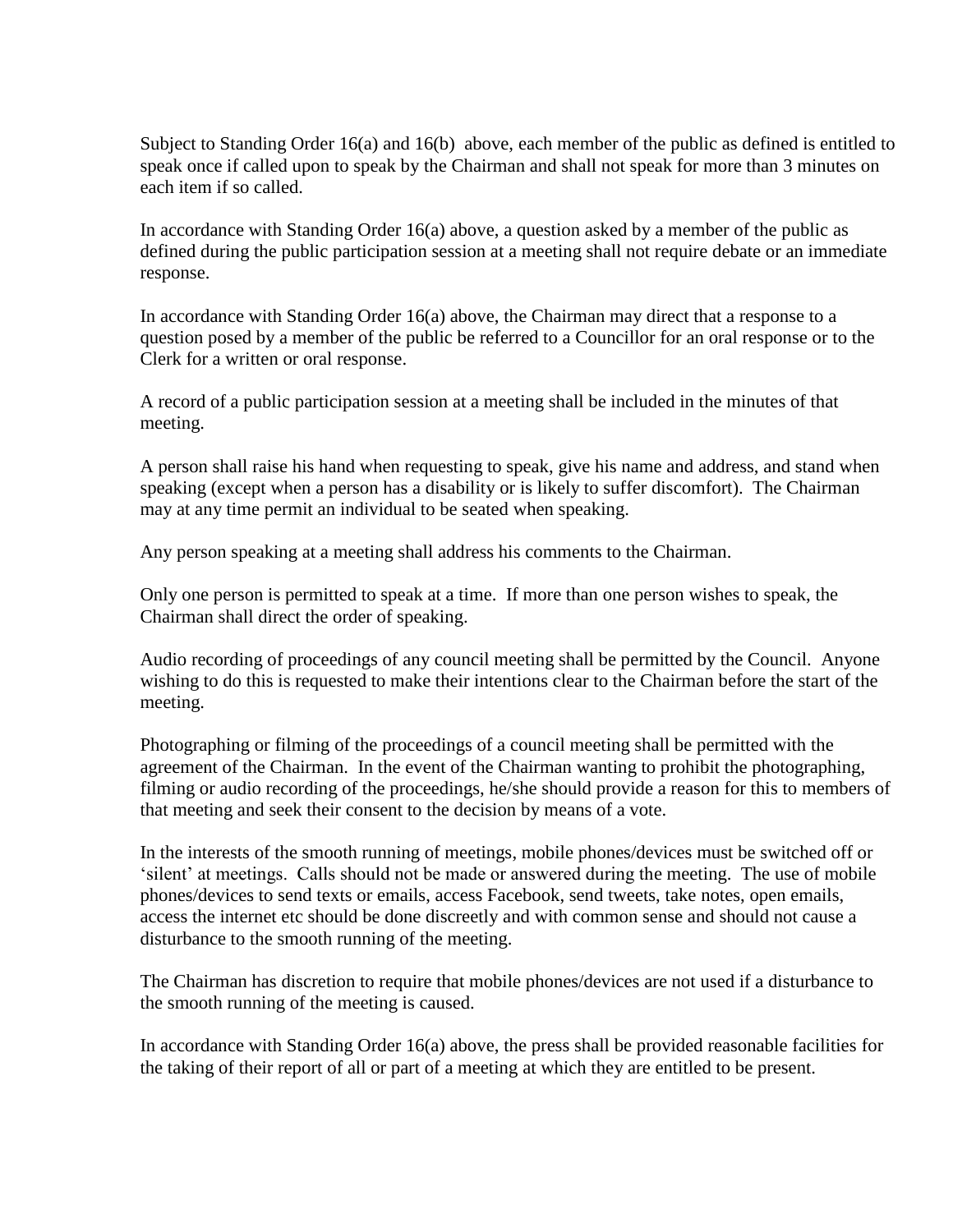In the event of a public disturbance or if the public becomes disorderly, the Chairman will adjourn the meeting for such period as is necessary to restore order or, if necessary, close the meeting.

For the avoidance of doubt, the Chairman shall have the sole responsibility for deciding who is to speak and/or the questions to be asked or issues raised so as to ensure if possible a variety of speakers and/or items chosen to be discussed and to avoid repetition. In that respect, the Chairman's decision is final and binding.

## 17. **Confidential Business**

1) No member of the Council shall disclose to any person not a member of the Council, any business declared to be confidential by the Council.

2) Any member in breach of the provisions of Para. (1) of this Standing Order shall be removed from the Council.

## 18. **Repetitive Business**

a) A decision (whether affirmative or negative) of the Council shall not be reversed within six months except by a special resolution, the written notice whereof bears the names of at least 4 members of the Council.

b) When a special resolution moved under the provisions of Para. 18 a) of this Order has been disposed of, no similar resolution may be moved within a further six months.

## **19. Co-option**

When a Casual Vacancy occurs within the Parish Council as a result of a member's resignation, death or disqualification, the Council shall, but not within the last six months of a Council's term, at the earliest opportunity pass a Resolution to formally declare a Vacancy. The vacancy must then be publicly notified in the usual manner (parish noticeboards) and the Admin and Electoral Services Manager at West Lancashire Borough Council notified.

If a poll is not claimed in the prescribed manner, the Parish Council will give notice on parish noticeboards that they will seek to co-opt a new member as soon as is practicable and that any local residents wishing to be considered for the Vacancy should write to the Clerk for further information.

# **20. Voting on Appointments**

Where more than two persons have been nominated/have applied for the vacancy/position to be filled by the Council and of the votes given there is not an absolute majority in favour of one person, the name of the person having the least number of votes shall be struck off the list and fresh vote taken, and so on until a majority of votes is given in favour of one person. Any tie may be settled by the Chairman's casting vote.

#### 21. **Rules of Debate, Resolutions, Motions and Amendments** (further guidance available as detailed in NALC Model Standing Orders)

## Rules of Debate

a) Motions included in an agenda shall be considered in the order that they appear on the agenda unless the order is changed at the Chairman's direction for reasons of expedience.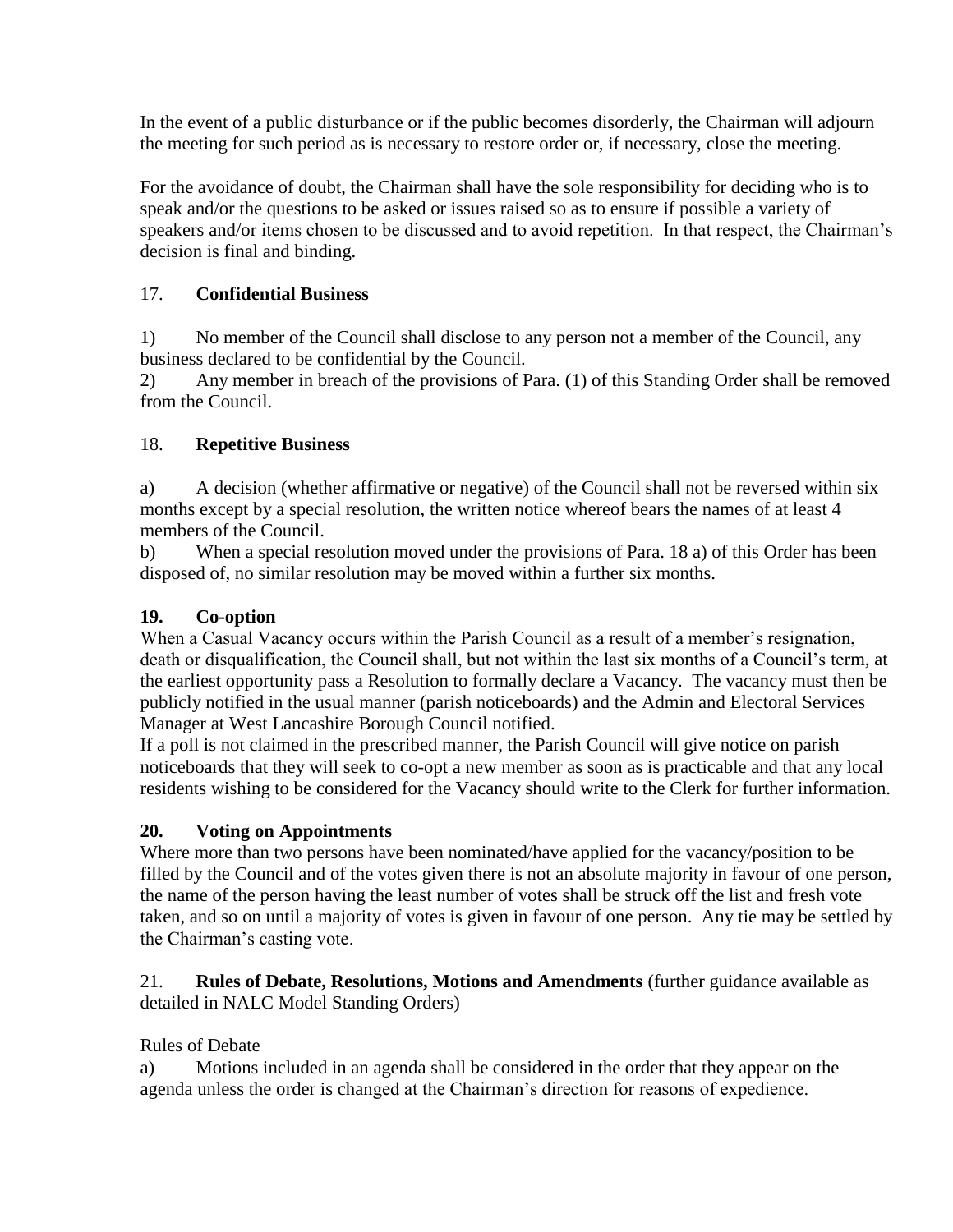b) Subject to Standing Order 9 a motion shall not be considered unless it has been proposed and seconded.

c) Subject to Standing Order 9 a motion included in an agenda not moved by the councillor who tabled it, may be treated as withdrawn.

d) A motion to amend an original or substantive motion shall not be considered unless proper notice has been given after the original or substantive motion has been seconded and notice of such amendment, shall, if required by the Chairman, be reduced to writing and handed to the Chairman who shall determine the order in which they are considered.

e) A Councillor may move amendments to his own motion. If a motion has already been seconded, an amendment to it shall be with the consent of the seconder.

f) Any amendment to a motion shall be either To leave out words To add words To leave out words and add other words

g) A proposed or carried amendment to a motion shall not have the effect of rescinding the original or substantive motion under consideration.

h) Only one amendment shall be moved and debated at a time, the order of which shall be directed by the Chairman. No further amendment to a motion shall be moved until the previous amendment has been disposed of.

i) Subject to Standing Order 21(h). one or more amendments may be discussed together if the Chairman considers this expedient but shall be voted upon separately.

j) Pursuant to Standing Order 21(h) the number of amendments to an original or substantive motion, which may be moved by a councillor, is limited to one.

k) If an amendment is not carried, other amendments shall be moved in the order directed by the Chairman.

l) If an amendment is carried, the original motion, as amended, shall take the place of the original motion and shall become the substantive motion upon which any further amendment may be moved.

m) The mover of a motion or the mover of an amendment shall have a right of reply, not exceeding 5 minutes.

n) Where a series of amendments to an original motion are carried, the mover of the original motion shall have a right of reply in respect of the substantive motion at the very end of debate and immediately before it is put to the vote.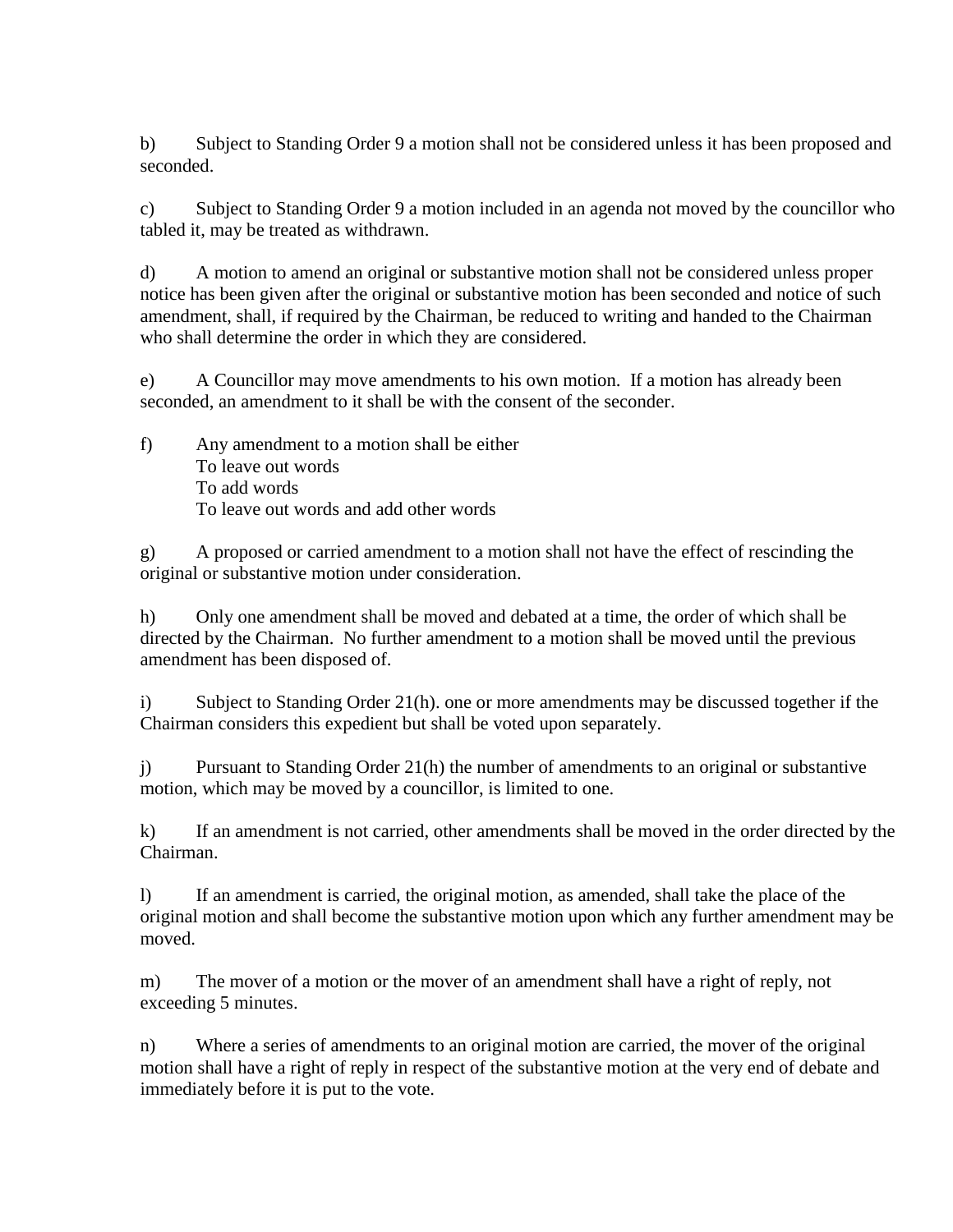o) Subject to Standing Order 21(m) and 21(n) above a councillor may not speak further in respect of any one motion except to speak once on an amendment moved by another councillor or to make a point of order or to give a personal explanation.

p) During the debate of a motion, a councillor may interrupt only on a point of order or a personal explanation and the councillor who was interrupted shall stop speaking. A councillor raising a point of order shall identify the standing order which he considers has been breached or specify the irregularity in the meeting he is concerned by.

q) A point of order shall be decided by the Chairman and his decision shall be final.

r) With the consent of the seconder and/or of the meeting, a motion or amendment may be withdrawn by the proposer. A councillor shall not speak upon the said motion or amendment unless permission for the withdrawal of the motion or amendment has been refused.

s) Subject to standing order 21(o), when a councillor's motion is under debate no other motion shall be moved except:

To amend the motion To proceed to the next business To adjourn the debate To put the motion to a vote To ask a person to be silent or for him to leave the meeting To refer a motion to a committee or sub committee for consideration To exclude the public and press To adjourn the meeting To suspend any standing order, except those which are mandatory.

t) In respect of standing order 21(s) above, the Chairman shall first be satisfied that the motion has been sufficiently debated before it is seconded and put to the vote. The Chairman shall call upon the mover of the motion under debate to exercise or waive his right of reply and shall put the motion to the vote after that right has been exercised or waived. The adjournment of a debate or of the meeting shall not prejudice the mover's right of reply at the resumption.

#### **22. Canvassing of and recommendations by councillors**

a) Canvassing councillors or the members of a committee or sub-committee, directly or indirectly, for appointment to or by the council shall disqualify the candidate from such an appointment. The Proper Officer shall disclose the requirements of this standing order to every candidate.

b) A councillor or a member of a committee or sub-committee shall not solicit a person for appointment to or by the council or recommend a person for such appointment or for promotion; but nevertheless, any such person may give a written testimonial of a candidate's ability, experience or character for submission to the council with an application for appointment.